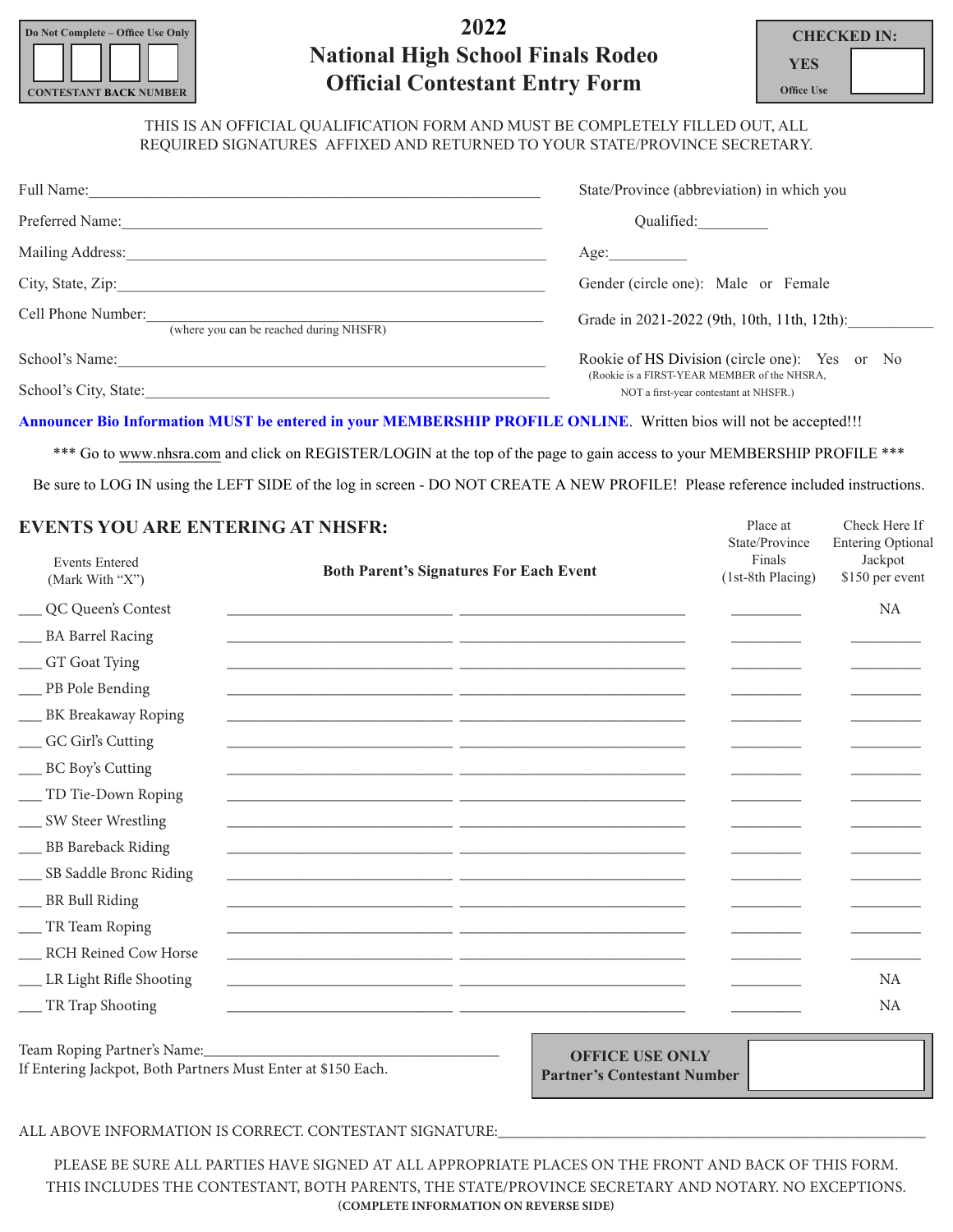**NHSRA RULES WILL BE FOLLOWED**. ELIGIBILITY: If you won one of the first four places in any event at your State/Provincial Finals rodeo, you are eligible to enter that event.

1. In consideration of being allowed to participate in the rodeo, the Contestant, and the mother, father or guardian of the Contestant, (a) each grants permission to use the Contestant's name, photograph, picture, likenesses, physical depiction, and rodeo performances in all types of media programs and content (including, without limitation, press, television, movie, cable, and on-line and streaming services) created, used or licensed by, or on behalf of, the National High School Rodeo Association, Inc. (NHSRA) and/or such persons, firms or corporations as may be otherwise approved and selected by the NHSRA and (b) each agrees to abide by the terms and conditions of any agreement between the NHSRA and any such persons, firms or corporations regarding all advertising and promotional issues.

2. You must report to the National High School Finals Rodeo Check-In at CAM-PLEX Multi-Event Facilities in Gillette, Wyoming before 7 a.m. on Sunday, July 17, 2022. If for any reason you may miss the check in deadline, contact the Rodeo Secretary at the Rodeo office before 7 a.m. on Sunday, July 17, 2022 for further information.

3. Your State/Province Secretary must mail this form to the NHSRA, postmarked no later than five (5) days following your state/province finals rodeo.

**Signature of Contestant**: X\_\_\_\_\_\_\_\_\_\_\_\_\_\_\_\_\_\_\_\_\_\_\_\_\_\_\_\_\_\_\_\_\_\_ **NHSRA Membership number**: \_\_\_\_\_\_\_\_\_\_

I, the undersigned, Secretary of the **Exercise 1988** State/Province High School Finals Rodeo, hereby certify the above-named contestant did enter in the events he/she has checked, and did meet the grade and conduct requirements of our National High School Rodeo Association standards, and is therefore eligible to enter the National High School Finals Rodeo.

### State/Province Secretary Signature: X

I, the undersigned, being first duly sworn, on oath, state that I am the parent or guardian of the Contestant who has signed the foregoing application for entrance into the National High School Finals Rodeo, that the above information and signature, to my knowledge, is correct, and that I hereby (a) give my permission for the said Contestant to participate in said rodeo and (b) grant the permission and agree, on behalf of Contestant and myself, as set forth in paragraph 1. above. I further agree to hold no person or organization liable for anything whatsoever by reason of Contestant's participation in said rodeo.

**Signature of Both Parents or Guardian**: X\_\_\_\_\_\_\_\_\_\_\_\_\_\_\_\_\_\_\_\_\_\_\_\_\_\_\_\_\_\_\_\_\_\_ X\_\_\_\_\_\_\_\_\_\_\_\_\_\_\_\_\_\_\_\_\_\_\_\_\_\_\_\_\_\_

Subscribed and sworn to before me this \_\_\_\_\_\_\_\_\_ day of \_\_\_\_\_\_\_\_\_\_\_\_\_\_\_\_\_\_\_\_\_\_\_, 2022.

State of \_\_\_\_\_\_\_\_\_\_\_\_\_\_\_\_\_\_\_ Notary Signed: X\_\_\_\_\_\_\_\_\_\_\_\_\_\_\_\_\_\_\_\_\_\_\_\_\_\_\_\_\_\_\_\_\_\_\_\_\_\_ County of \_\_\_\_\_\_\_\_\_\_\_\_\_\_\_\_\_ My Commission Expires: \_\_\_\_\_\_\_\_\_\_\_\_\_\_\_\_\_\_\_\_\_\_\_\_\_\_\_\_\_\_\_

We, the parents (or guardians) of \_\_\_\_\_\_\_\_\_\_\_\_\_\_\_\_\_\_\_\_\_\_\_\_\_\_\_\_\_\_\_\_\_give permission to Campbell County Memorial Hospital in Gillette, Wyoming and the physicians on the medical staff of the hospital to administer NECESSARY emergency treatment for injuries he/she may incur while participating in the 2022 National High School Finals Rodeo. We understand that each contestant must be, and is, covered by medical insurance. Contestant and parent(s)/guardian(s) MUST sign.

| <b>Contestant Signature</b> |                                         |  |
|-----------------------------|-----------------------------------------|--|
|                             |                                         |  |
|                             | <b>Both Parents/Guardians Signature</b> |  |

**\*\*\* If only one parent is signing, please note reason on signature line. For example, DECEASED, DIVORCED AND FULL CUSTODY, SOLE CUSTODY, or LEGAL GUARDIAN \*\*\***